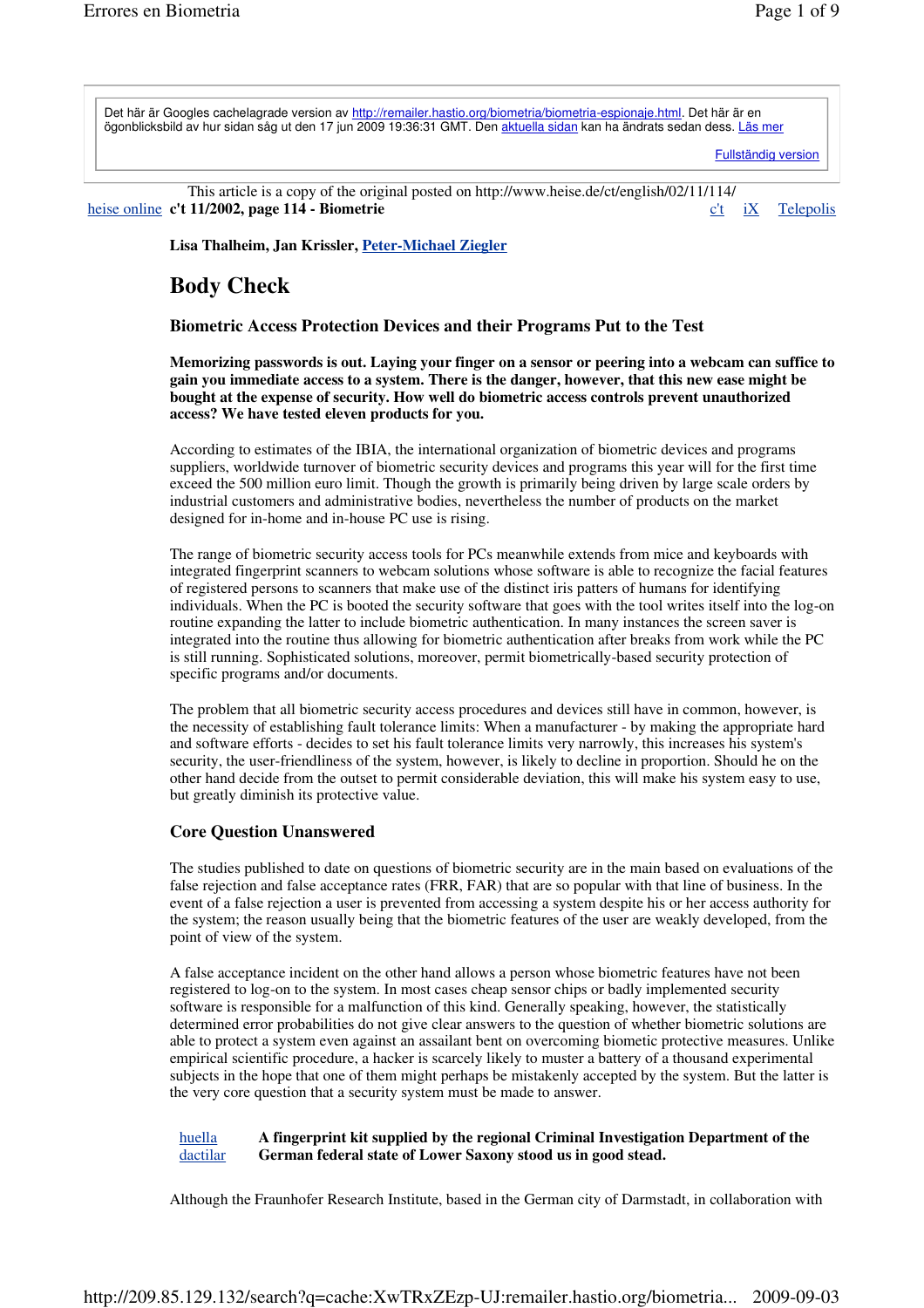the German Federal Institute for Information Technology Security (BSI) conducted an extensive series of tests last year in the course of which "deliberate" searches for security loopholes in specific system were undertaken, the results, obviously due to pressure from the manufacturers, were never made public. Instead of finally laying its cards on the table, the biometrics line of business prefers to hide behind error rates it has measured itself.

There is thus only one way at present to determine how vigorously the current biometric security systems are able to resist attempts at overcoming them: test-it-, assail-it-, and outfox-it-yourself. Attempts undertaken to breach the systems can roughly be assigned to three different scenarios:

The first approach relies on tricking the biometrics system with the aid of artificially created data whilst making use of the regular sensor technology of the system; a precondition for this approach being spywork that gets hold of more or less easily obtainable biometric features such as an image of a face or a fingerprint. After developing the appropriate photograph(s) and/or creating the artificial fingerprint(s) required, these copies of features can then be used to attempt to obtain authentication. The reactivating of traces of fat on a fingerprint scanner- of so-called latent images - also belongs to this scenario.

The second scenario also entails tricking the biometrics system with artificial data. In this case, however, by playing back to it reference data sets, collected, for instance, with the aid of a sniffer program listening on the USB port, the system's regular sensor system is bypassed. This procedure is commonly called a replay attack. For more on USB sniffers and hardware analyzers consult the 'Attacking Via the USB Port' box.

The third approach is made up of attacks that aim at the data base directly. In general this scenario requires that one be in possession of data base administrator rights and have permission to exchange sets of data used as reference sets for recognition purposes. In the event that these data sets have no separate protection of their own the assailant has the opportunity of forging user data with a view to reactivating these at a later date in accordance with his or her designs. In the sensitive area of financial transactions this could turn out to be a ticking time bomb. Vide the hypothetical case of a former bank employee who years after leaving his firm decides to bring back to life the at one time surreptitiously created data set 'Mr. Miller's eleventh finger' with the intention of generously taking care of his retirement needs.

In our attempts at outfoxing the protective programs and devices we have concentrated on the first method: direct attempts at deceiving the systems with the aid of obvious procedures (such as the reactivation of latent images) and obvious feature forgeries (photographs, videos, silicon fingerprints). After already obtaining astonishing results by means of this approach, we conducted exemplary tests only on whether it was possible to extract biometrically-relevant data by eavesdropping on the communication via the USB port between the computer and the sensor.

# **The Candidates**

All eleven biometric protection applications tested by us are products that were presented at this year's CeBIT trade fair at the German city of Hanover and all are freely available on the market. Even though the range of products tested was not complete it did on the whole reflect market conditions: The great majority of the currently available biometrics products relies on features of the fingers for user identification. Neckand-neck in second and third place are face recognition and iris scanning systems. All other devices and programs such as make use of language recognition, hand geometry measurement, signature recognition or keyboard touch dynamics taken together have only a marginal share of the security biometrics industry's overall turnover.

Besides six products involving capacitive fingerprint scanners (Biocentric Solutions, Cherry, Eutron, Siemens and Veridicom) two optical (Cherry, Identix) and one thermal (IdentAlink) fingerprint reader were available to us. Our tests also took in the Authenticam by Panasonic, an iris scanner that is currently being marketed in the USA and is scheduled to enter the European market in the near future, as well as FaceVACS- Logon, a technical solution for recognizing faces developed by the Dresdner Cognitec AG. Our test environment consisted of three PCs (1-GHz-processors, 128 Mbytes of RAM, 32 Mbyte AGP graphics cards) running Windows 98 and Windows 2000, as well as of a Gericom notebook with a 14" LCD screen running Linux.

# **Photo Ops**

Compared with other biometrically-based security access procedures the marketing opportunities for facial feature recognition devices and programs are assumed to be fairly good. The technology profits especially from the fact that some of its features are already integrated into the living conditions and habits of PC users: Many people are a good deal more familiar and comfortable with gazing into a camera than, for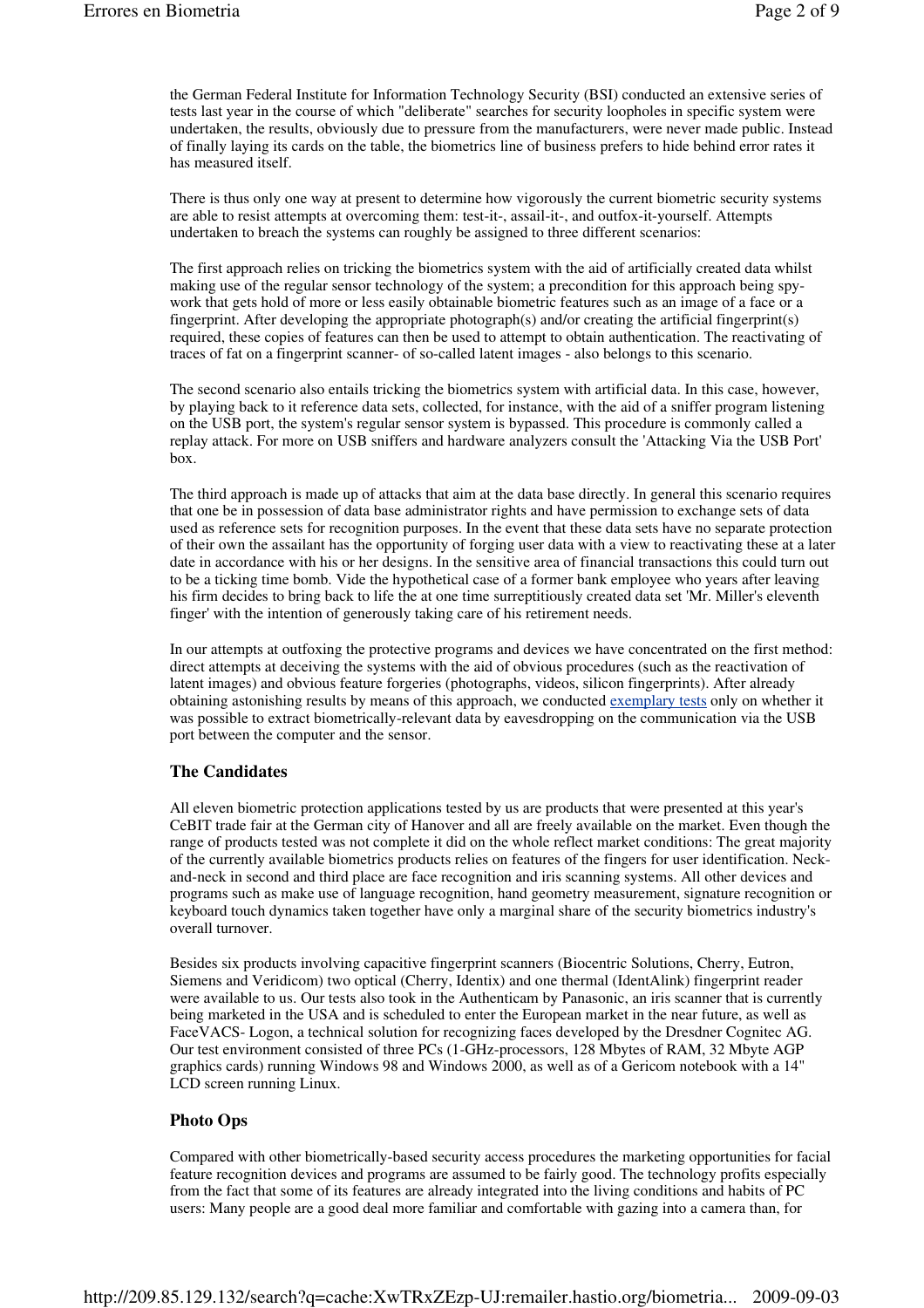instance, having their eyes scanned by infrared beams or their fingerprints 'taken' by a device, the latter procedure perhaps awkwardly evoking images of criminal investigations.

Cognitec's FaceVACS-Logon, which can be applied both as a authorization access solution and as a screen saver, uses as its sensor a commercially available webcam. Cognitec recommends Philips's ToUcam PCVC 740K. Authorization proceeds almost automatically: When a person approaches the PC's webcam the recognition software aided by special algorithms in a first step begins to search in the pictures it takes for eyes; once these are found it mathematically projects based on their coordinates a virtual rectangle into the picture. The following pattern recognition process in the course of which so-called Support Vector Machines (SVM) capture characteristic facial features which are subsequently compared with stored facial patterns takes place within the boundaries thus established. In the event of a positive match the authorized person is granted access to the PC immediately.

### **Maximum security level not withstanding, FaceVACS-Logon can be outfoxed with a short video clip of a registered person.** Reconocimiento facial FaceVACS-Logon reconocimiento de cara

During enrollment, i.e. the creation of an initial reference set of facial images, FaceVACS begins by storing a number of images of the new face in the .PPM format in a log file. During each subsequent authentication procedure images, this time with a .fvi tag, are added to the collection. As these image data are neither encrypted nor otherwise particularly protected they can be read and possibly manipulated once access to the system has been acquired. Moreover, the log files allow one to ascertain which are the 'good data' sets, those, in other words, that lie above the recognition threshold. We began our attempts at outfoxing the system by transmitting the freely accessible image files to the notebook. We then presented the images upon the notebook's display to the ToUcam. Once we had found the appropriate distance between the webcam and the display, it would take but one attempt in most cases for FaceVACS-Logon to accept the image presented and hence grant us access to the system.

In the course of our next attempt at trickery we recreated a situation that could easily come about in the real world: An assailant without access to stored data attempting to overcome the obstacle of the facial recognition procedure. For this purpose we 'secretly' took three pictures in all of an authorized user with a simple digital camera under different lighting conditions. These digital images we then again transferred to our notebook, proceeding to show the various images to the webcam via the former's display. The result was that after only two images of the digital camera we had put FaceVACS's biometric protective measures out of action. From then on the system would cede control of the PC to anyone who held the notebook's display up to the webcam's scrutiny.

# **Playing Video Games**

To prevent deception with the aid of photographs Cognitec has integrated a higher level of security known as Live-Check into the FaceVACS's software. Indeed once Live-Check has been activated all attempts at deception with stills (such as those described above) are foiled. On the downside, however, userfriendliness sinks considerably and registered users are only seldom recognized right away.

Hence we simply shot a short .avi video clip with the webcam in which a registered user was seen to move his head slightly to left and right. As brief movements suffice for FaceVACS to consider an object alive and as the program engages in simple 3D calculations only, we were not particularly surprised about the success of our approach: Once the appropriate display-to-ToUcam distance had been found the program did in fact detect in the video sequence played to it a moving 'genuine' head with a known facial metric, whereupon it granted access to the system.

In a worst case scenario this state of affairs implies that a person without a professional background to movie making who had wielded a digital camera during a public meeting and there shot visual material of authorized personnel, to log on to a protected system, need only modify the acquired material slightly and transfer it to a portable PC.

# **Sleight of Finger**

The most common method for distinguishing fingerprints is based on the so-called minutiae, the 'small details'. The minutiae are interruptions to the lines upon the fingertips, such as endpoints, bifurcations, whorls or islets. To identify a human fingerprint unambiguously information about the type, position and orientation of at least ten to twelve of these minutiae is required.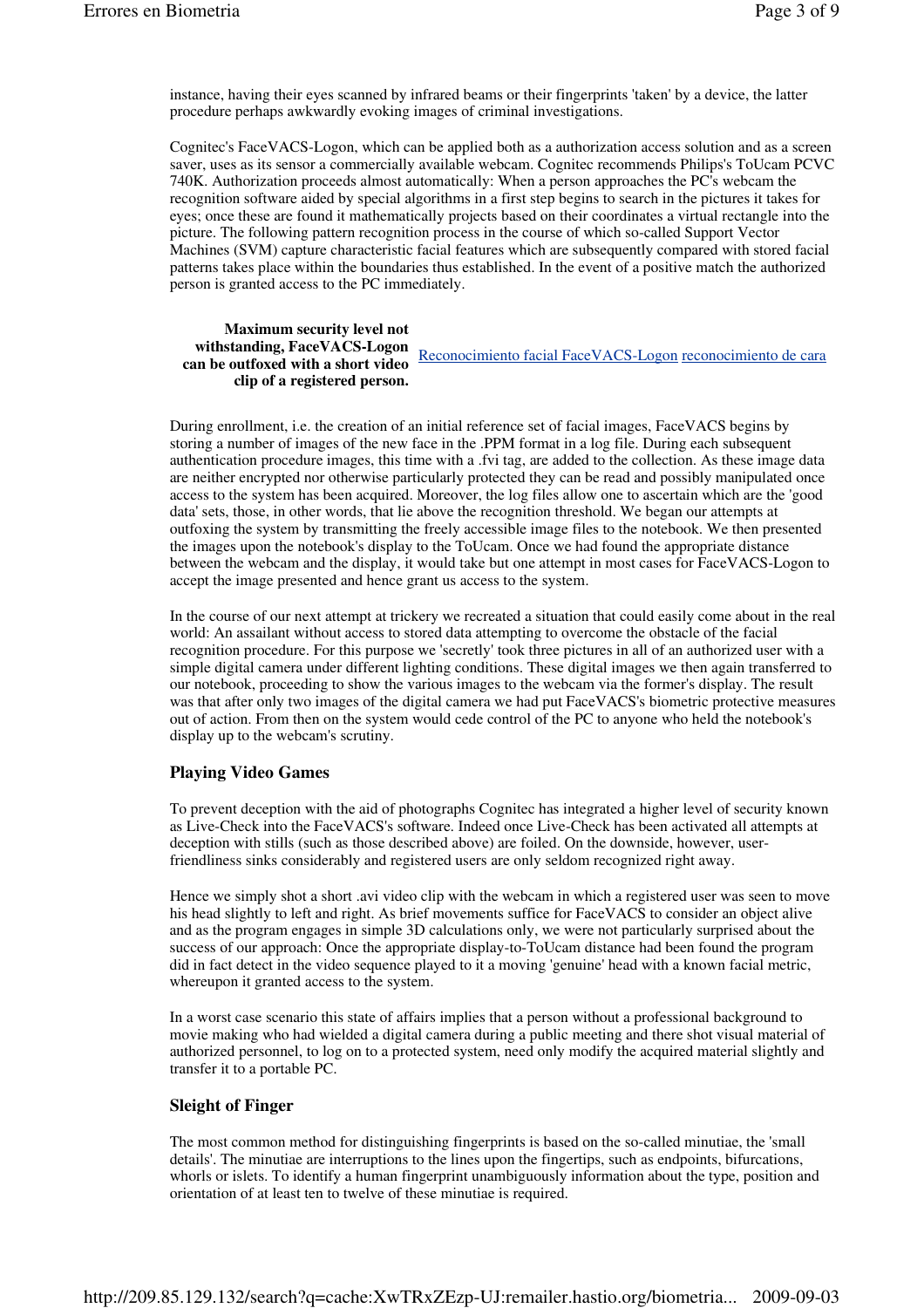In the main capacitive fingerprint scanners are used to get hold of these minute details -- above all because the CMOS chips used in them have for some time now been available at a fairly reasonable price. When a finger is placed on the device the scanner's 65,000 pixels treat the surface of the skin as a capacitive pole. The capacitance of each miniature capacitor depends on whether a line or a trough is to be found above the measuring point in question. The device then converts these individual values into an 8-bit gray scale, extracts about 20 minutiae and proceeds to store these values in a reference file for future authentication purposes.

escaner huella dactilar **Even simple breathing will do the trick of outwitting a capacitive fingerprint scanner.**

In Germany the best known among the desktop fingerprint scanners is Siemens's ID Mouse, which is equipped with Infineon's capacitive FingerTIP sensor. In its current Professional V4.0 version the device can, moreover, be used as a optical USB scroll mouse. During the tests there was never a problem with installing the USB drivers and setting up the application software. Under normal conditions the enrollment as well as the subsequent authentication almost always went off quickly and without error.

It was equally easy though to outwit the ID Mouse with simple tricks. Although this according to the manufacturer's statements should have been impossible we were able several times to reactivate by simply breathing upon them traces of fat left by fingerprints upon the sensor's surface, thereby overcoming the biometric protection of the system. We cupped our hands above the scanner and within the shell thus formed breathed gently upon the sensor's surface. Meanwhile on the screen of the biometrically-protected computer we were able to see the contours of an old fingerprint slowly reemerge.

### **A fingerprint on adhesive film may suffice as a biometric ID.** celo simulando huella dactilar

It was also possible to reactivate latent fingerprints by carefully placing a thin-walled water-filled plastic bag onto the sensor's surface. The advantage of this technique is that the water spreads more evenly across the sensor's surface. When the latent fingerprint was a good quality one few attempts would normally suffice to gain us access to the system. Even when the security mode was set to its maximum (extended mode) we were able to undertake these simple latent image activations at the ID Mouse. The probable reason for this phenomenon being that the capacitators of the capacitive sensor are sensitive to humidity. Damp air that, for instance, condenses on the sensor's surface where there are residues of fat causes the relative dielectric constant on the sensor's surface to change thus leading to a change in capacitance which the device interprets as a release signal inducing it to undertake a measurement.

The ID Mouse can be outfoxed even more easily by dusting the fatty residue of the fingerprint on the sensor with commercially available graphite powder (Ravenol), then stretching an adhesive film over the sensor's surface and gently applying pressure on it. Whereas we were only intermittently successful at overcoming the biometrics barrier when using the breathing or the water bag method our success rate with the adhesive film technique when the latent fingerprints were of good quality was almost one hundred percent.

According to Siemens especially designed algorithms of the security software belonging to the package check whether the currently scanned fingerprint in terms of its position and angle coincides within certain predetermined tolerances with the last registered version of the print. This is supposed to prevent the system from being taken in by all attempts based on latent image reactivation or replay.

According to a statement from Munich the company could not conceive of a reason why their procedure should have failed when we tested it. In future, the statement went on, the company would focus even more on the problem of latent image reactivation.

In the course of a further concrete assault approach we acted out a scenario of a theft of data by more professional means, theft of a kind that people engaged in the field of industrial espionage might be thought to be capable of. With the aid a fingerprinting kit that the regional Criminal Investigation Department of the German federal state of Lower Saxony was generous enough to make available to us we took fingerprints from glasses and CDs. We dusted the prints with graphite powder, secured them with adhesive film, and then after placing them on the scanner applied gentle pressure to the surface. Our success rate with this approach was very high, regardless of whether the system was in its normal or its extended security mode.

The Cherry G83-14000 keyboard had a comparable security behavior, which was not hard to predict as the insides of the keyboard scanner and that of Siemens's ID Mouse are identical. The former was thus without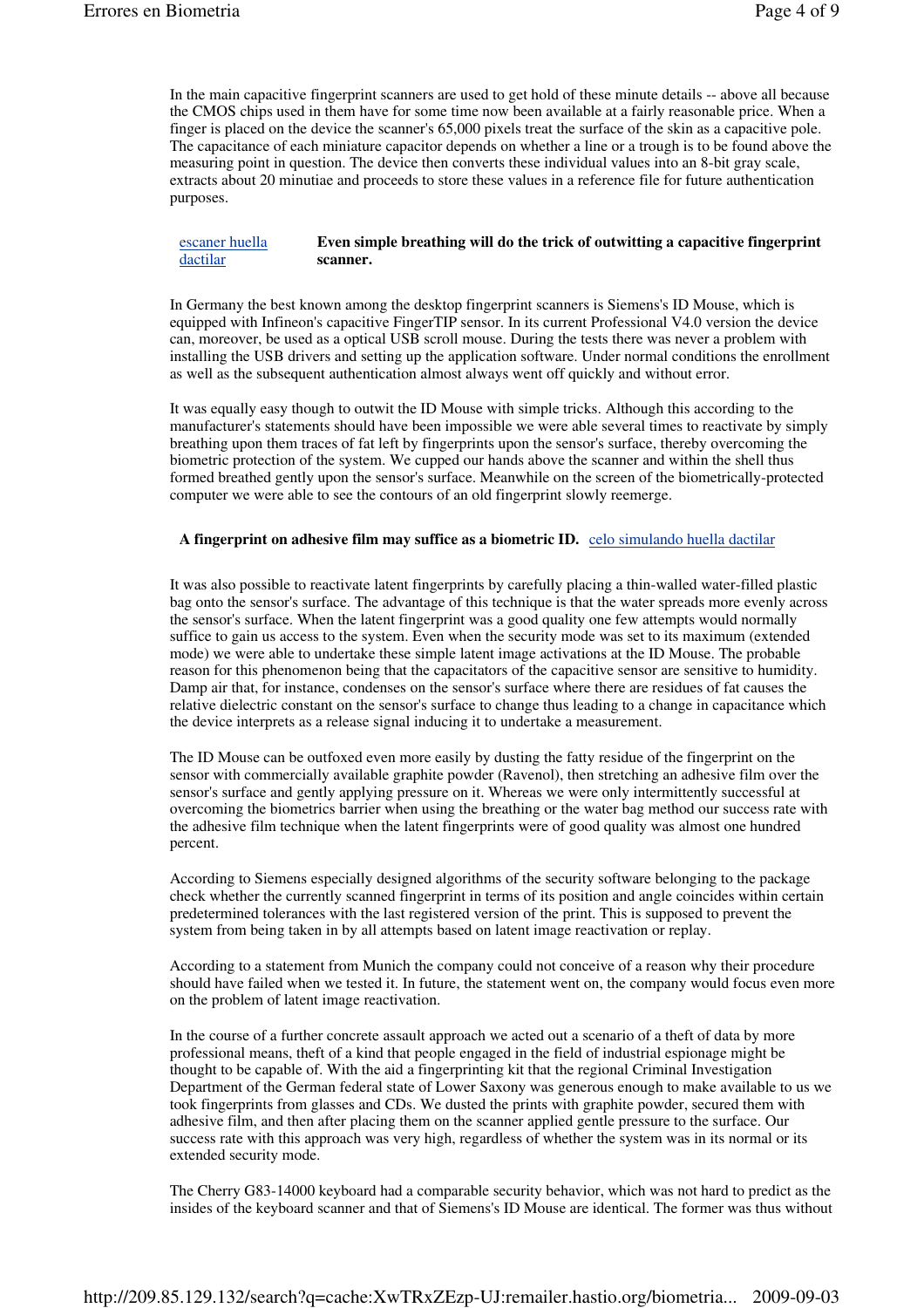much ado outfoxed by the same procedures.

Eutron's fingerprint reader Magic Secure 3100 on the other hand is a product manufactured by the South Korean firm of Hunno and includes a CMOS TouchChip by STMicroelectronics. For covering the European market the Italian firm of Eutron merely relabels this combination of fingerprint scanner and optical USB scroll mouse. It too is a capacitive scanner with properties and weaknesses comparable to the product by Siemens: Approaches to deception via the regular sensory mechanism of the device, of the kinds described above, also lead to success. Though the breathing approach was not quite as reliable, the moment graphite powder came into play we were easily able to gain access to this system also.

#### Reactivating a latent **Reactivating a latent image can also be done with a little water in a plastic bag.**

The only product in the field tested to possess a special protective mechanism for the sensor surface of the capacitive scanner was Veridicom's 5th Sense Combo. A possible solution for this device that might have done away with the latent image problem once and for all after every use would have been to equip the underside of its protective spring-driven sliding cover with a miniature cleaning sponge. Besides the cover Veridicom's fingerprint reader is furnished with an integrated smart card reader. In the case of smart-card biometric-authentication applications the access check routine is no longer confined to the protected computer in question, the user can also seek authentication in relation to reference data stored on the smart card. Alas, Veridicom passed up the design opportunity for wiping away latent images on its device. We were able to outThe only product in the field tested to possess a special protective mechanism for the sensor surface of the capacitive scanner was Veridicom's 5th Sense Combo. A possible solution for this device that might have done away with the latent image problem once and for all after every use would have been to equip the underside of its protective spring-driven sliding cover with a miniature cleaning sponge. Besides the cover Veridicom's fingerprint reader is furnished with an integrated smart card reader. In the case of smart-card biometric-authentication applications the access check routine is no longer confined to the protected computer in question, the user can also seek authentication in relation to reference data stored on the smart card. Alas, Veridicom passed up the design opportunity for wiping away latent images on its device. We were able to outfox the device in much the same way we had outfoxed the others, expect that with the Veridicom scanner there was the slight additional difficulty that it was necessary to hold the sliding cover open with one's other hand or by sticking a matchstick in.

### **Security Roulette**

Completely out of line during out tests were the two PDA solutions by the US American manufacturer Biocentric Solutions. To ensure their integration into the operating systems Windows CE and Pocket PC 2002 both applications make use of the program BioFamily that comes with the devices. Whereas BioHub is designed to prevent unauthorized access to a variety of these little helpers by means of a CompactFlash Card with an integrated fingerprint scanner, naught but Compaq's iPAQs will fit into the BioSentry expansion jacket with its rear FP scanner.

Even during normal use problems with both products kept popping up. Neither BioHub nor BioSentry reliably recognized registered users - a state of affairs that repeated soft- and hardware resets were unable to remedy. Sometimes it took 30 attempts for a simple authentication to succeed, then again placing the very tip of a fingertip of an unregistered user on the sensor's surface would suffice for access to the PDA to be granted. In a nutshell: Since there was no way to sensibly test either BioHub or BioSentry, we put them back where they had come from - inside their FedEx packages.

### **Illuminating**

The second most frequent manner in which fingerprints are currently mechanically scanned is the optical one. In this case the finger which is positioned above a prism or a diffracting grid is illuminated by light from color LEDs and photographed by a CCD or a CMOS camera. An alternative technique consists of placing the finger illuminated from below upon a light-conducting fiberglass surface that is directly linked to a CMOS chip element.

Accordingly, during our tests we were unable by reverting to simple latent image activation to get the better of our candidate, Identix's Bio-Touch USB 200 - with systems of this kind to trigger the recognition procedure at all it is necessary that, prior to the CMOS camera taking the picture presented to it via a concave mirror, the light from the red LED source be reflected by an object on the scanner's surface.

For the first time we thus had to avail ourselves of an 'artificial finger.' An intruder with even minor manual skills might, for example, with the aid of photo-sensitiv lacquer fashion the image of a fingertip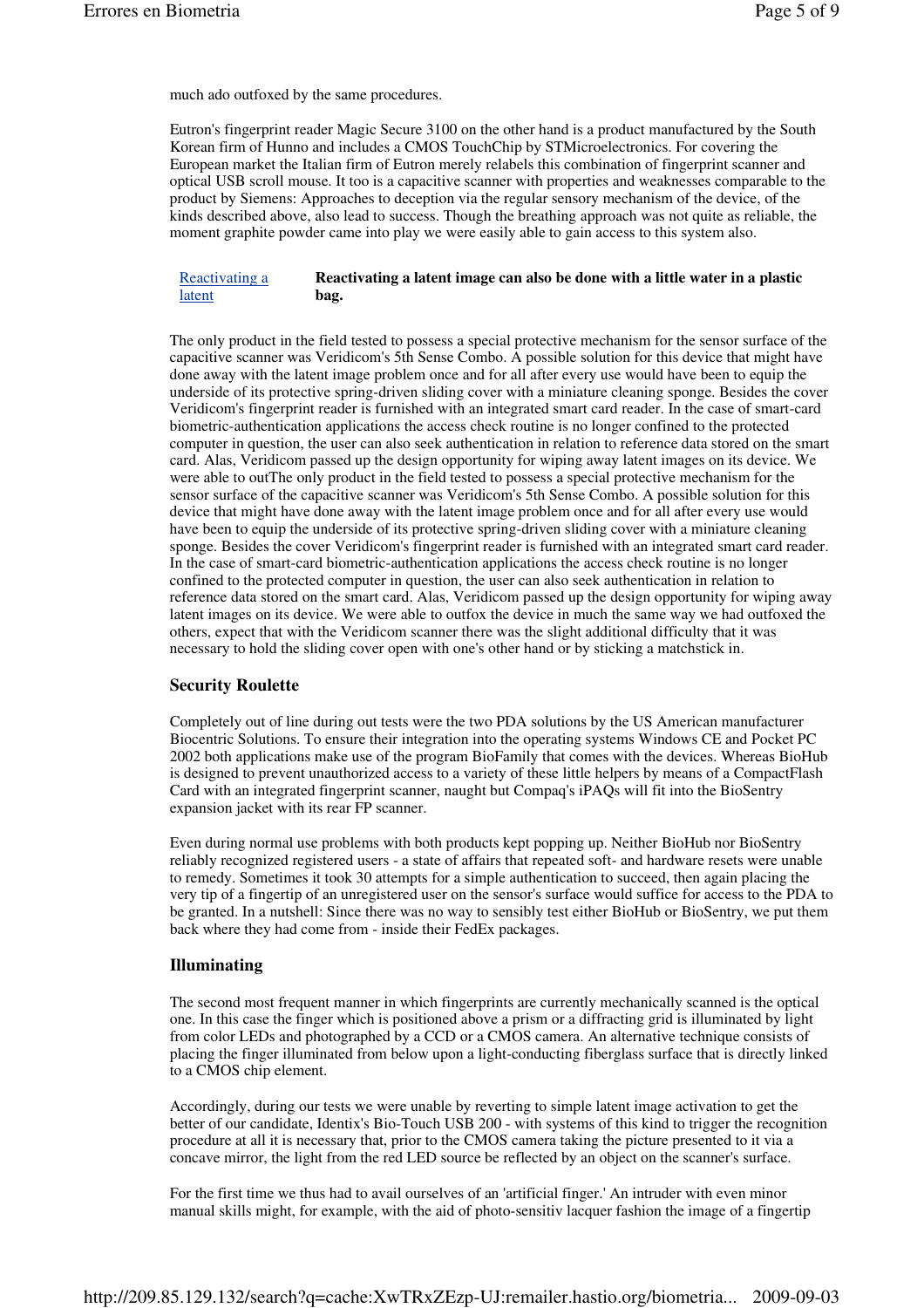into a mould for a three-dimensional likeness of the fingertip in question. As these steps are obvious we felt free under laboratory conditions to take a somewhat simpler approach: We took small common teawarming candles, removed their wicks, pressed fingertips into the warm wax and proceed to fill the troughs with commercially available silicon.

The moment we placed the thus fashioned 'fingertips' on the scanner's surface BioTouch's resistance collapsed: The DFR-200 optical sensor accepted the silicon copies without hesitation, during authentication as well as during enrollment. The reverse of the deception also worked: When in possession of a silicon copy of a fingerprint of a registered person we were able to log on to the computer 'incognito'.

Moreover, in the course of further experiments we also detected that even without the aid of an 'artificial finger' it was possible to deceive the optical sensor. For we were again able to gain access with our triedand-tested adhesive film technique. In this case, however, though it was not enough to simply place the film with the graphite pattern on the scanner's surface, once a halogen lamp was made to shine on the scanner from a distance of about 30 centimeters, that too worked. Apparently, the intense back-lighting on the one hand enhanced the contrastive properties of the graphite powder on the scanner's surface whilst on the other inducing a kind of snow blindness in the sensor.

The G81-12000 keyboard made available to us by Cherry is likewise equipped with Identix's optical fingerprint scanner, hence its results vis-à-vis our attempts at deception were more or less identical.

# **Hot Spots**

A lot less frequently than those with capacitive or optical systems are fingerprint scanners with thermal recognition systems deployed. The latter systems measure the minimal temperature differences between the 'hills' (the lines of fingertips) and the 'valleys' (the furrows in between) that the sensor registers on the fingertip's surface.

IdentAlink's Sweeping Fingerprint Scanner FPS100U works on the basis of Atmel's CMOS-Finger-Chip-Sensor FCD4B14, which consists of a total of eight rows, placed one after the other, with 240 sensor pixels each. To trigger the scanning procedure one moves one's finger, applying gentle pressure, slowly across the only about half a centimeter wide thermal sensor. Located right next to it is a small heating unit that raises the temperature of the lines of the finger while they are moving across the sensor. Immediately after it has been switched on the device cannot supply usable images, only after a short heating-up period can high quality images of fingers be generated.

If the BioLogon software that goes with the device hadn't repeatedly stymied our attempts at getting to grips with it - on occasion the system crashed five times during enrollment and was only 'forced' back into cooperating with us by our pulling the USB plug - IdentAlink's Sweeping Fingerprint Scanner might have made a comparatively good impression during the tests. Because unlike the case with the capacitive and optical sensors owing to the thermal sensors minute surface area it was not possible to reactivate latent images or make use as before of our otherwise so successful adhesive film technique.

Only on the basis of silicon copies of authentic fingerprints were we able to score some successes: With their aid we repeatedly surmounted the biometric-access protection barrier. With a little bit of practice we were able to use silicon copies to create reference data sets and thereafter to gain access with the original finger as well as with the copy of the same.

In conclusion it must be said, however, that the amount of effort required to trick the sensor mechanism of a thermal fingerprint scanner with artificial data is significantly higher than that required in the other cases described above. Nevertheless, even the FPS100U is still a long way off from guaranteeing secure access.

# **The Highlight**

Biometric applications that make use for access control purposes of individual features of a person's eyes, such as those of his or her retina or iris, are somewhat tainted by their cliché association with secret service activities in high-security bunkers. Even though a handy iris scanner for the home already exists: Panasonic's Authenticam BM-ET100, which with its separately operating webcam is not much lager than a pocket-size edition of Shakespeare's sonnets.

The bottom section of the scanner's casing contains three infrared light sources. The two outer and somewhat weaker ones illuminate the iris while the user adjusts his or her distance to the device. When the user gazes straight into the camera from a distance of about half a meter (48 to 53 cm), a mark detectable in the opening of the lens changes from orange to green, at the same time the infrared light source in the middle begins to shine brightly and a sufficiently high quality picture of the iris is taken by the camera.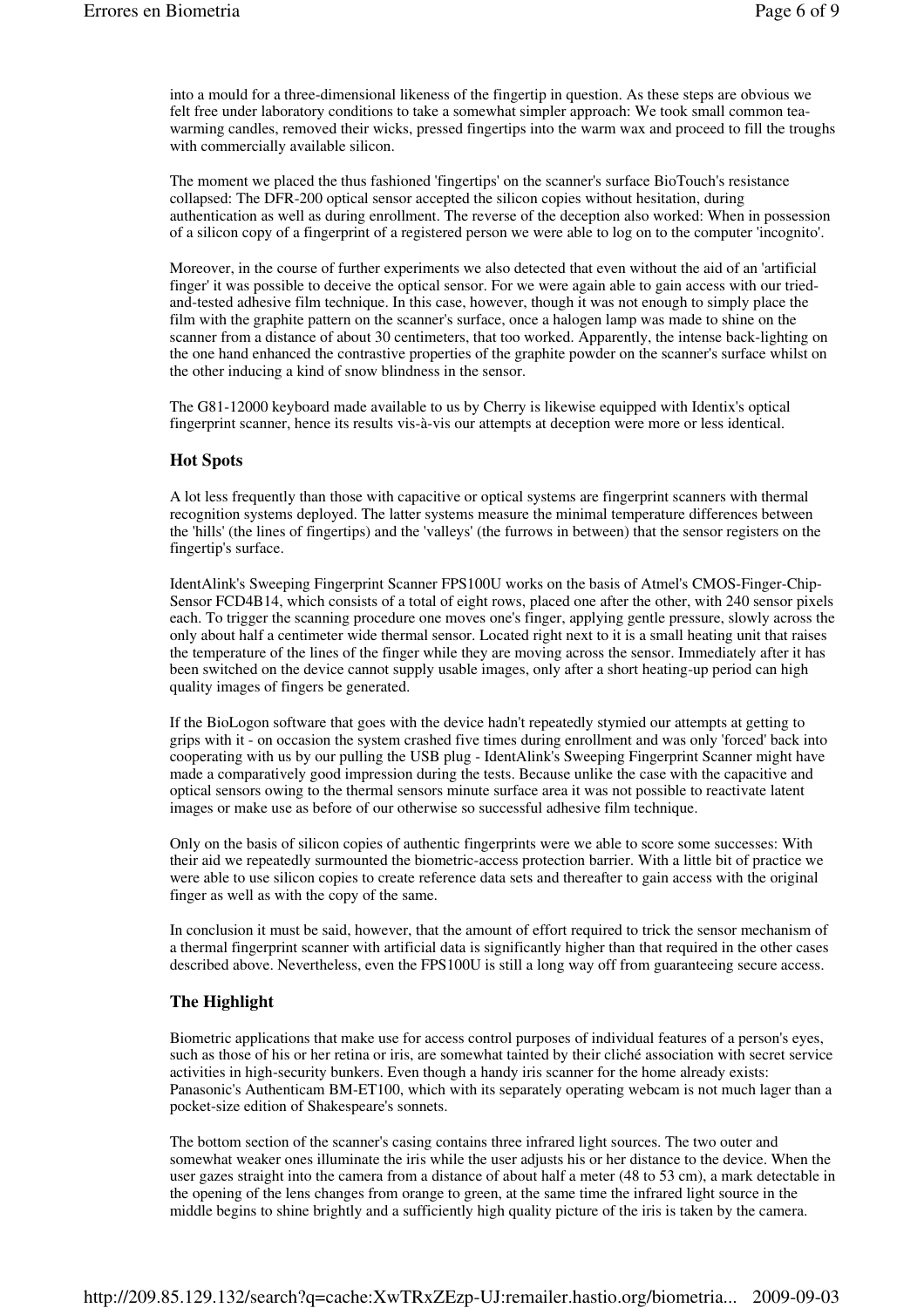At first the Authenticam presented us with quite a challenge. During our first attempts at trickery we offered digitally-shot iris images via the notebook display as well as via a head-mounted display (HMD) to the black and white video camera of the scanner; owing to the too intense reflection of light on the displays without success, however. Due to the overexposure that resulted the system was also unable to recognize the features of iris images that had been printed on normal paper.

What was interesting though was that all iris images taken by the system showed a bright spot in the middle of the pupil. This fact gave us the idea that - besides fulfilling the requirement of acquiring a green light by the system - we might in our next attempt at outwitting it show the system's camera human digital iris images printed on paper that had a small hole cut into the middle and behind which were placed the hidden pupils of actual human beings.

### **A sight for sore eyes perhaps, but very effective: achieving authentication with someone else's iris by hiding your own pupil**  reconocimiento retina, iris, ojo **behind it.**

It quickly became apparent that this would be the way to success. As an opening to its calculations the PrivateID software by Iridian that comes with the device requires the in-depth aperture of the pupil, upon the center of which it bases its computations of the iris. By doing the deed we had at least initiated the taking of images by the system.

The only thing that was still missing was a printed picture of an iris with an appropriate degree of quality. Hence we presented to the Authenticam a digital image of a human eye that had been sprayed onto mat inkjet paper with a resolution of 2400 x 1200 dpi and into which we had previously cut a miniature hole. This was enough to overcome Authenticam's resistance: We were granted access to the system under the assumed identity of 'Master False Eye'.

It was also possible to enroll with the aid of the 'artificial' eye. From that point onwards anyone in possession of the eye pattern was able to log on to the system. Moreover, the person whose eye had been used to create the pattern was also able to acquire authentication in relation to the picture-generated reference data set with his own live iris.

Panasonic on account of these results, as was to be expected, proved to be 'not amused'. We were told that the product made available to us for our tests was a prototype which would be redesigned prior to its introduction to the German market. As the system has been marketed in the USA for some time now, we suspect that without our tests no such redesigning would have been contemplated. It has to be said in favor of the iris scanner, however, that under real life conditions it would not be easy to obtain iris images of authorized persons. With such images at one's disposal, however, creating a deceptive eye-patch can no longer be thought of as much of a problem as high resolution inkjet printers and mat paper cannot today be considered high-tech equipment.

# **Conclusions**

For fairness' sake we need to emphasize again at this point that according to their manufacturers' statements none of the products tested by us was designed for use in a high-security environment. Nevertheless, the question can be put whether a security application whose protective measures can be foiled with the simplest of tricks is an investment of 300 euros worth making.

A question also raised by our tests is whether the expensive systems are really more secure than the ones tested by us - or whether it is simply the case that no one has yet seriously tested them? After all, the weaknesses are in part those of the algorithms used and not those of the sensors applied. Should better algorithms already exist, why do the manufacturers not use these for their low-priced products also? The development cost argument does not apply to software that already exists.

Even though manufacturers of biometric products can scarcely avoid for marketing reasons extolling their applications as mature and secure: The technology suitable for mass consumption for identifying and authenticating the identity of persons on the basis of their physical features is obviously still in its infancy.

That much remains to be done, before any abolition of passwords or PINs in favor of biometric procedures can even be contemplated, our tests have shown: We were able, aided by comparatively simple means, to outwit all the systems tested. Whether silicon or a notebook constitute the kind of unusual 'high-tech weaponry' that some company statements made in response to our results claimed we had used, is up to the reader to decide. The fact remains, however, that the products in the versions made available to us were more of the nature of toys than of serious security measures. If it does not want to gamble away the trust in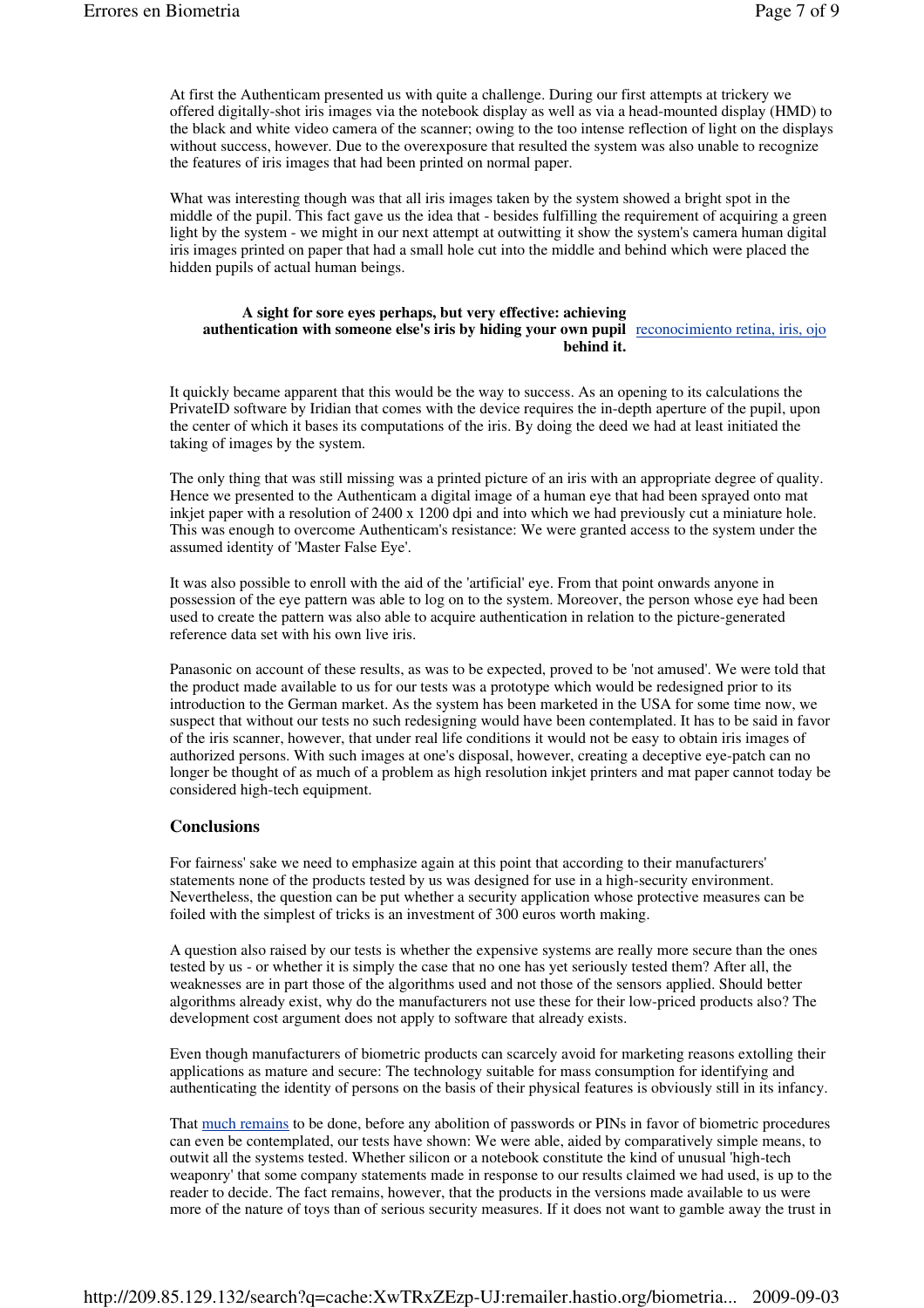biometric technology right from the start, the line of business should not treat the security needs of its customers quite so thoughtlessly.

As long as adequate security cannot be guaranteed through biometric solutions the use of these products should always be coupled when possible with the assigning of additional PINs or passwords: For most of the solutions doing so is a standard option. When capacitive fingerprint scanners are being used the sensors' surfaces should be cleaned after every use to prevent possibly present latent images from being reactivated. Moreover, anyone using biometric access protection procedures in a Windows 98 or Windows ME environment, should immediately block all avenues whereby regular enrollment might be bypassed. (pmz)

top

# **A Need for Clarification with Regard to Biometric Applications**

The government of the Federal Republic of Germany continues to consider biometric procedures important tools in the fields of identity ascertainment and criminal prosecution. This emerges from the answer given on April 24th to the official question posed to the government by the speaker on domestic policy of the parliamentary group of the PDS (the Party of Democratic Socialists, Germany's reformed ex-communists), Ms. Ursula Jelpke. Referring explicitly to the report on biometrics by c't magazine (c't edition 5/02) Ms. Jelpke had sought to determine the attitude of the federal government to the error rates of these recognition systems and the current state of affairs with regard to the possible introduction of biometric data to identity cards.

Responding to the official question, the ministry of the interior declared that no bill on the introduction of biometric features to and storage of the latter upon identity documents would be introduced to parliament until the requisite preliminary work had been completed. As a first step the procedures in question would have to be tested 'in pilot projects of considerable scope that as to their environmental features simulate as closely as possible the actual later environment of use of the applications.' According to the ministry, there is thus no fixed date for the introduction of the bill. The use of biometric procedures with regard to identity documents had, however, already been discussed at a ministerial level within the EU, the ministry's statement continued, and for June 2002 a conference on this topic of all EU member states was planned.

As there are presently at least five totally different biometrics approaches vying for the customers' favor and the scale of a later application at a total of 70 million owners of German ID documents is clearly defined, the testing is likely, from a technical point of view at least, to take up some time yet.

The assessment of the situation by the Office of Technology Assessment (TAB) of Germany's lower chamber of parliament, the bundestag, is similar: 'An assessment of the capabilities of the available biometric systems on the basis of the - at times highly contradictory - items of information regarding them cannot reliably be undertaken,' thus the office summarizing its insights. The confusion were compounded, according to the office, by the unclear distinctions frequently made between the possible potential and the actual current capabilities of the devices and programs. The TAB, founded in 1990, is an institution that, upon a request by the parliamentary committee on research, furnishes the members of parliament with topic-related reports on and analyses of scientific and/or technical developments, whilst supplying them with information on the related options for political action available. To accomplish its tasks it normally relies on the expertise of independent, external experts. *Richard Sietmann*

top

# **Attacking Via the USB Port**

Taking account of security concerns is not a forte of the protocol of the USB, the Universal Serial Bus. It allows users to swap devices hooked up to a computer while the computer is running; thereby, giving potential assailants something of a break: It allows them to exchange the biometric scanner for a deceptive device of their own and play back to the computer data gathered while eavesdropping on a login event.

The simplest eavesdropping tool is a filter driver like USB Snoop for Windows. USB Snoop interposes itself between the driver of the USB adapter and the actual device driver. After being presented by Windows with all the data exchanged between the USB and the device driver, USB Snoop then writes these into a log file of its own. These data the snooping party can then analyze at its leisure. Filter drivers are quite easy to detect though and in addition require administrator rights to be installed under Windows